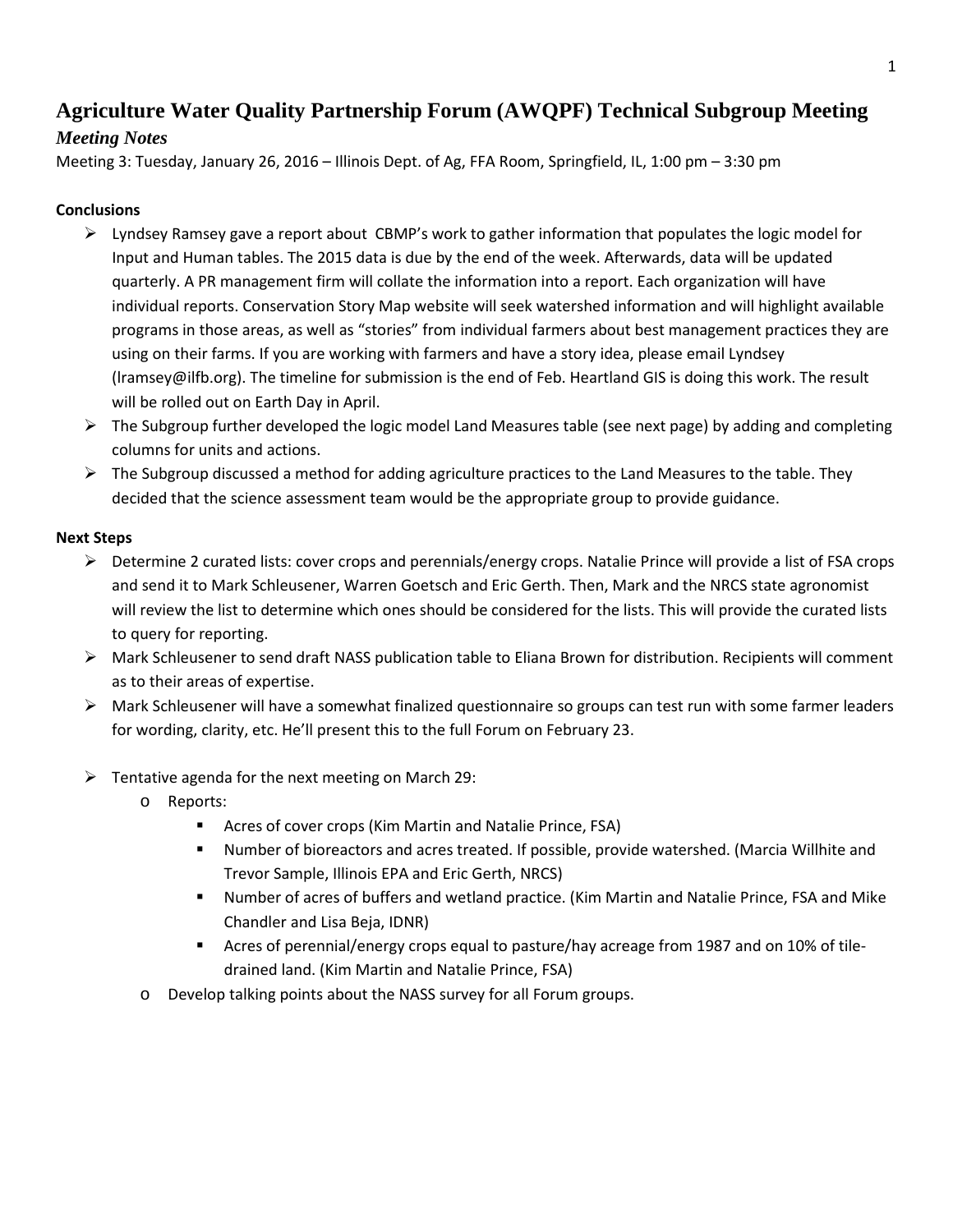| Land                              | <b>Units</b>   | <b>Measurement Provider</b>         |           | <b>Action</b>                        |
|-----------------------------------|----------------|-------------------------------------|-----------|--------------------------------------|
| Reducing N rate from backgrnd     | Cropland       | <b>NASS survey</b>                  | Check     |                                      |
| to MRTN on 10% acres              | acres          |                                     | with IFCA |                                      |
| Nitrification inhibitor with all  | Cropland       | Add 2 questions to                  | about     |                                      |
| fall-applied fertilizer on tile-  | acres          | NASS survey: inhibitor              | similar   |                                      |
| drained corn acres                |                | & drain                             | questions |                                      |
| 2 Split application of 50% fall & | Cropland       | <b>NASS survey</b>                  | on        |                                      |
| 50% spring on tile-drained corn   | acres          |                                     | industry  |                                      |
| acres                             |                |                                     | survey.   |                                      |
| 1 Spring-only application on      | Cropland       | <b>NASS survey</b>                  |           |                                      |
| tile-drained corn                 | acres          |                                     |           |                                      |
| 3 Split application of 40% fall,  | Cropland       | <b>NASS survey</b>                  |           |                                      |
| 10% pre-plant, and 50% side       | acres          |                                     |           |                                      |
| dress                             |                |                                     |           |                                      |
| Cover crops on all                | Cropland       | Two sources: FSA (need to link soil |           | Determine list of cover crops:       |
| corn/soybean tile-drained acres   | acres          | data and/or HUC8) and NASS will     |           | Natalie to provide list of FSA crops |
|                                   |                | add this question and tile drain ac |           | and send it to Mark, Warren and      |
|                                   |                | to survey                           |           | Eric. Then, Mark and NRCS state      |
|                                   |                |                                     |           | agronomist review list to            |
|                                   |                |                                     |           | determine what is a cover crop.      |
|                                   |                |                                     |           | FSA will report on Mar 29.           |
| Cover crops corn/soybean non-     | Cropland       | 2 sources: FSA (need to link soil   |           |                                      |
| tiled acres                       | acres          | data and/or HUC8) and NASS (add     |           |                                      |
|                                   |                | this question and tile drain ac to  |           |                                      |
|                                   |                | survey)                             |           |                                      |
| Bioreactors on 50% of tile-       | Number         | EQIP (NRCS) & 319 have useable      |           | Illinois EPA and NRCS to bring       |
| drained land                      | of acres       | data. Add NASS survey question.     |           | report on Mar 29. Number of          |
|                                   | treated        | Check with LICA about question on   |           | bioreactors and acres treated. If    |
|                                   |                | industry survey.                    |           | possible, provide watershed.         |
| Wetlands on 35% of tile-          | Acres of       | FSA and IDNR will coordinate data.  |           | FSA (Kim M) and IDNR (Lisa B and     |
| drained land                      | wetland/       | 319 also has usable data.           |           | Mike C) will combine acreage by      |
|                                   | <b>Numbers</b> | NASS acts for acres of acres        |           | buffer and wetland practice and      |
|                                   | of acres       | treated.                            |           | (hopefully will) pull out info by    |
|                                   | treated        |                                     |           | watershed. Report on Mar 29.         |
|                                   | (NASS)         |                                     |           |                                      |
| Buffers on all applicable crop    | Acres of       | FSA and IDNR will coordinate data.  |           |                                      |
| land (reduction only for water    | buffers        | 319 also has usable data.           |           |                                      |
| that interacts with active area)  |                |                                     |           |                                      |
| Perennial/energy equal to         | Perenial/      | FSA has usable data. Will ask       |           | Determine list of perennial/energy   |
| pasture/hay acreage from 1987     | energy ac      | question on NASS survey.            |           | crop per method above for cover      |
|                                   |                |                                     |           | crop. FSA will report on Mar 29.     |
| Perennial/energy crops on 10%     | Perennial      | FSA has usable data. Will ask       |           | FSA will report on Mar 29.           |
| of tile-drained land              | / energy       | question on NASS survey.            |           |                                      |
|                                   | acres          |                                     |           |                                      |
| Drainage water management*        | Acres          | EQIP & 319 have usable data. Add    |           | Query the science assessment         |
|                                   | effected       | NASS survey question. Check with    |           | group whether this practice          |
| *being considered                 |                | LICA about question on industry     |           | should be included.                  |
|                                   |                | survey.                             |           |                                      |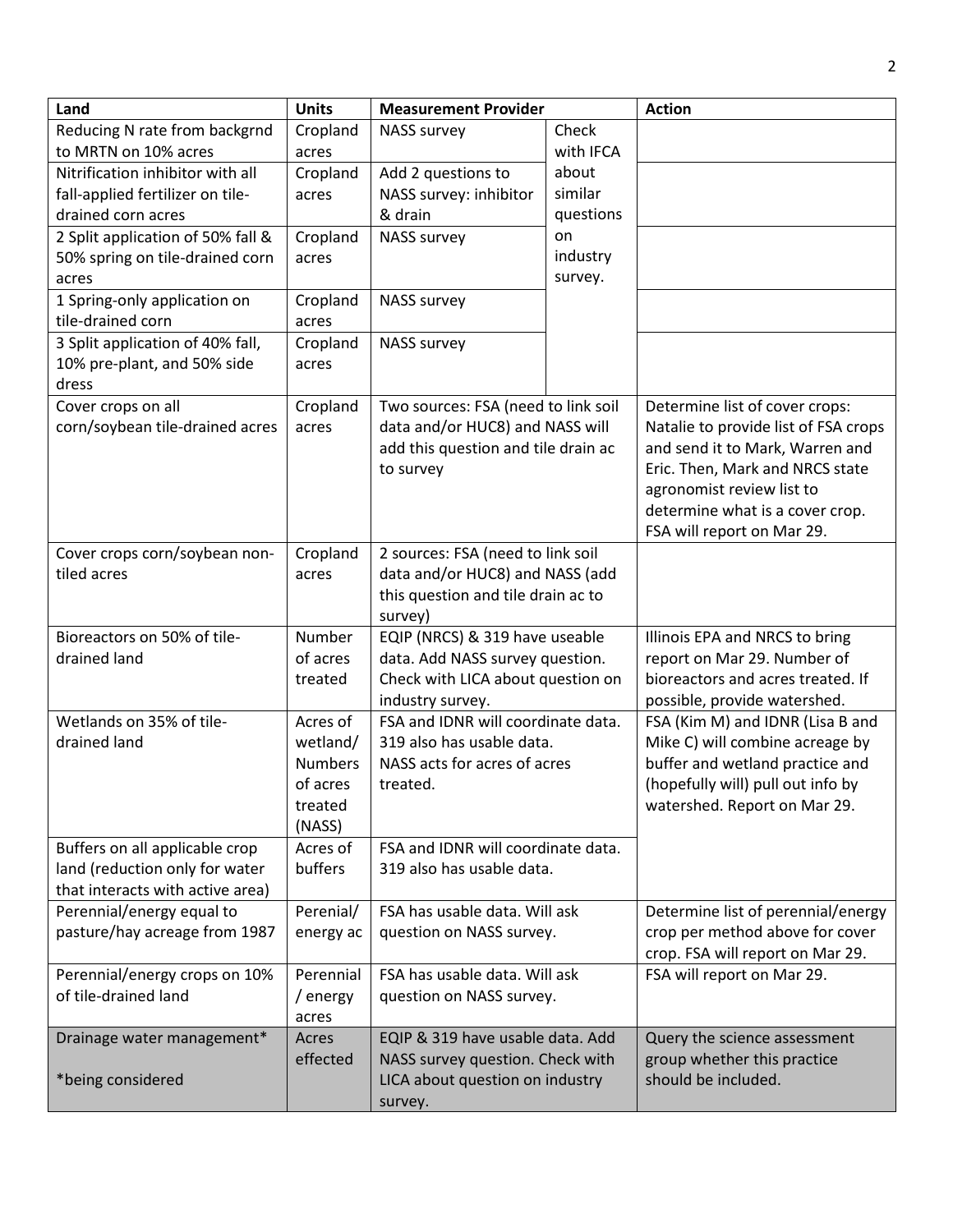In attendance: Mark Schleusener, USDA-NASS; Eliana Brown, Illinois Water Resources Center; Brian Miller, Illinois Water Resources Center; Katie Hollenbeck, Illinois Water Resources Center; Tom Clement, Illinois Water Resources Center; Natalie Prince, Farm Service Agency; Kim Martin, Farm Service Agency; Kevin Rogers, Illinois Department of Agriculture; Chuck Cawley, Illinois Department of Agriculture; Trevor Sample, Illinois Environmental Protection Agency; Scott Ristau, Illinois Environmental Protection Agency; Mike Chandler, Illinois Department Natural Resources; Lisa Beja, Illinois Department Natural Resources, Eric Gerth, United States Department Agriculture-Natural Resources Conservation Service, Jean Payne, Illinois Fertilizer and Chemical Association, Jennifer Tirey, Illinois Pork Producer's Association, Lyndsey Ramsey, Illinois Farm Bureau, Warren Goetsch, Illinois Department of Agriculture

BRIAN MILLER: I'm Brian Miller, director of the Illinois Water Resources Center, and this is the 3<sup>rd</sup> meeting for this group, so I would like to go around and do introductions, then recap our charge and progress, and then I would like to spend the meeting on sources of data and units. Let's start introductions at Eliana Brown.

#### Introductions

BRIAN MILLER: So let's review the charge of technical subcommittee. The group was selected because they control the data and have access to data across agencies. We have to report every 2 years on BMP implementation and track nutrient reduction and percent nutrient reduction. The final step is to assess existing implementation data available and advise the Policy Working Group on what has already been accomplished. We had John Lawrence from Iowa State University at our first meeting and he presented a logic model that they used which includes: Input Table, Human Table, Land Measures Table, and Water Table. We are going to hear from Lyndsey today about data they are collecting. This Subgroup is working on the Land Measures Table. The Nutrient Monitoring Council is working on the Water Table. So this is where I go to Lyndsey Ramsey.

LYNDSEY RAMSEY: I included examples from Iowa and we sent it out to anyone who would receive an email. We would like to collect data your organization deems valuable and submit it as a report. Everything that was done in 2015 is included as an NREC report. In 2016, we will do it on a quarterly basis. The  $2^{nd}$  page is Iowa's example and they have staff resources and allocated funding. If you go to the next page, there is an empty page for reporting human activities. We are following Iowa's model. They had 143 presentations and reached 10,000 people and gave out 88 awards. Are there any questions about that first piece?

BRIAN MILLER: So should all the information be sent back to you guys and you will compile?

LYNDSEY RAMSEY: We have an association management firm and they will compile.

BRIAN MILLER: When you have a roadshow, how do you keep from counting same person and same event 5 times?

LYNDSEY RAMSEY: We want each organization to tell their story. It's not meant to be one story, it's meant to be everybody's story, not just for time's sake, but so that everybody gets credit.

BRIAN MILLER: With the number of people reached and events held, double counting can be an issue.

WARREN GOETSCH: I was envisioning the biannual report organized based on the 4 columns. On 1<sup>st</sup> column are resources. My first cut would be various organizations involved. A narrative report would not have double counting as an issue. The 3<sup>rd</sup> column is the metrics we are measuring as part of NASS survey from 2015 to 2017.

LYNDSEY RAMSEY: Since we report on the strategy every 2 years, folks can help get in the habit of keeping track together.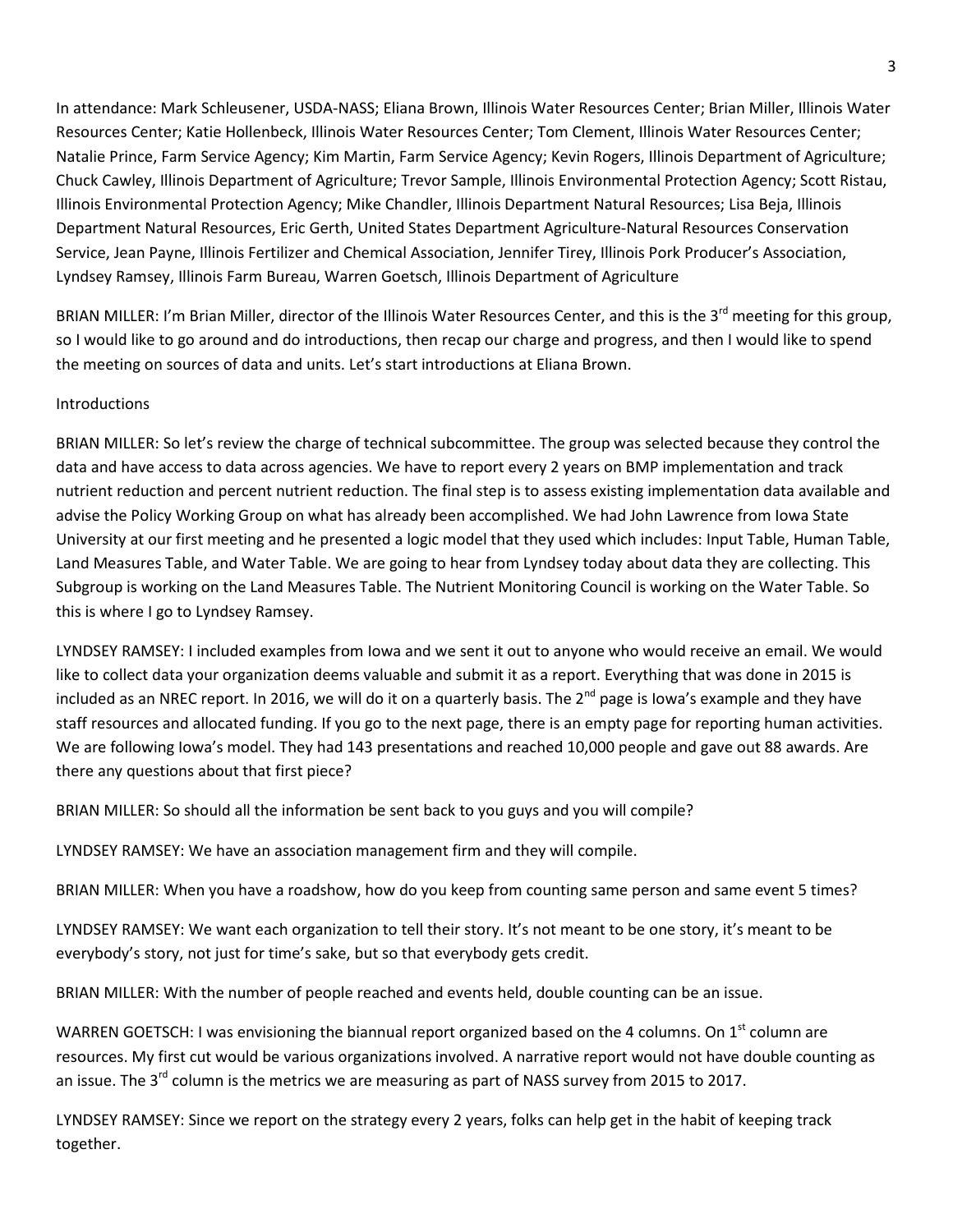WARREN GOETSCH: This whole thing has been successful. Various stakeholder groups have taken ownership and that makes it successful. I like the idea of updating the spreadsheet quarterly to keep it on the front burner to keep everyone engaged.

LYNDSEY RAMSEY: It's a good way to compile everything. I would like to talk briefly about CBMP to tell the same story in a few different ways. One cool thing is a conservation story map. This is a demo site. It will be rolled out on Earth Day, included is submission forms. If you want to receive an email, google earth interfaces and you can drill down into your area: guys talking about cover crops or 4Rs. On the map, you can hover over your watershed. We are hoping that everyone that has cost share or tech report program will give us their information and that you can find out that you are eligible for streambank stabilization program. I would love to get more information from you if you have any programs. The next page says story, and farmers would be talking about what they are doing for the nutrients to tell that story. The goal is for farmers across the state to tell their own stories and see/read the experiences of others. We want to have these points all up and down Illinois and talk about types of BMPs and show what people are doing different in Illinois.

WARREN GOETSCH: Is there a timeline for submissions?

LYNDSEY RAMSEY: Submission is the end of February; it comes to me in a one page form, and goes to GIS folks at Heartland GIS. It will be updated on quarterly schedule to add new stories and will be rolled out on Earth Day. Are there any more comments or questions on maps? The CBMP also has an event calendar and there is a form to fill out that helps get them on the event calendar.

ELIANA BROWN: Is there a link to the calendar on CBMP website?

LYNDSEY RAMSEY: It's hidden since it hasn't been rolled out yet. I want stories now.

ELIANA BROWN: IWRC would be happy to help with publicizing when you are ready.

LYNDSEY RAMSEY: I go to many meetings and am sending all farmers to the website. There is also a newsletter, a quarterly newsletter, and I'm sending a lot of farmers to this website. For the event calendar, newsletter, and website, we have released it all at once.

JENNIFER TIREY: Is there a timeline on input info?

LYNDSEY RAMSEY: For 2015, at the end of this week actually. We are playing catch up and an addendum to NREC report, while some groups are focusing on 2016. Submissions for 2016 are due in April.

JEAN PAYNE: Inputs and humans?

LYNDSEY RAMSEY: Yes, for 2015 end of this week.

JENNIFER TIREY: Each quarter you'll want it?

LYNDSEY RAMSEY: Yes, but we won't harp on organizations for it.

BRIAN MILLER: We will spend the rest of our time working on the land column, beginning by filling in units for the land measures. After the meeting with John Lawrence, Iowa's logic model made sense, so we went through the NLRS and found BMPs. We asked if you had data to help measure this. At the last meeting, we pulled everything together to answer BMP implementation questions. Some gaps are filled by the NASS survey and Mark will talk about that and about moving forward. Basically we will take this sheet and move to a worksheet and get more specific. We want to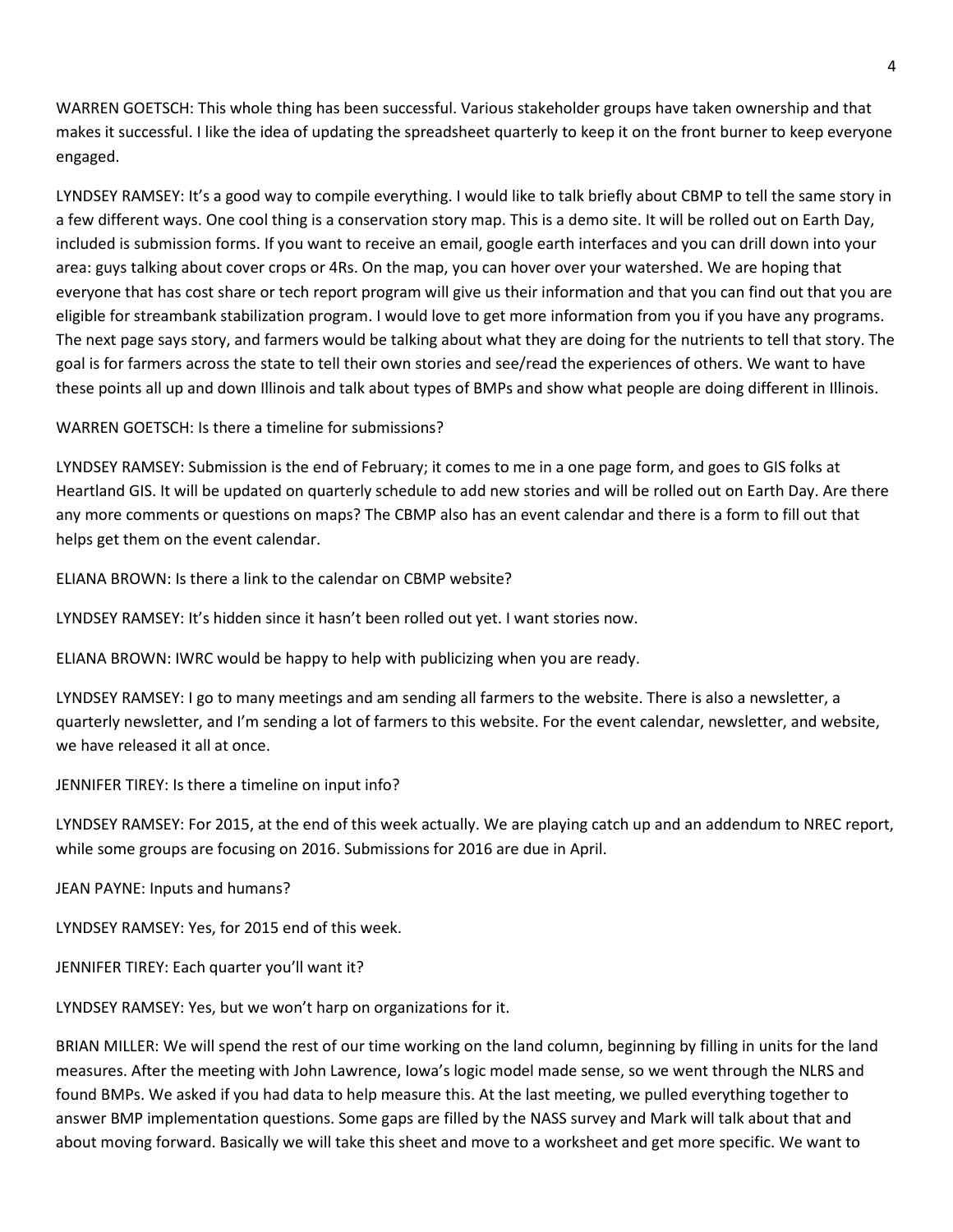focus on units and now we need to reach an agreement and think of a timeline, so we need to come up with what numbers were at end of 2011 and BMP implementation at the end of 2015. Warren gave a timeline at end of 2016 as the deadline. We have to say, "these are BMPs in place" and then calculate load reduction. We want to focus on appropriate numbers you want to install and once we get to the bottom, we want to go through the action column to get this started. We want to get out of here with a homework list.  $1<sup>st</sup>$  one, units for reducing N rate from background to MRTN on 10% of acres?

JEAN PAYNE: What is "background"?

WARREN GOETSCH: The previous rate of nitrogen used, "1.2 is all you should do."

BRIAN MILLER: Agreement, number of acres? Cropland acres? Okay. 2<sup>nd</sup> one. Cropland acres. 3<sup>rd</sup> one, number of acres?

JEAN PAYNE: Why are we not so precise about one split, dual split, triple split applications?

MARK SCHLEUSENER: I agree, I tried to phrase it, "less than 50% fall application with remaining application," but I could be more precise on clarification of the split of applications.

BRIAN MILLER: For spring application, cropland acres? And for summer acres, cropland acres? For cover crops, tile drained or not, and trying to track it, we have to be able to separate if on tile drained or non-acres. The sources of data is FSA but there are challenges of linking soil.

NATALIE PRINCE: On cover crops, you want us to provide acres of cover crops per county?

WARREN GOETSCH: We would report. Yes. By the state, what is available? On a watershed basis or on a county basis? We can't go below a county level.

NATALIE PRINCE: We can go by HUC code. I don't know how specific we can get on cover crops on 2011. I can resend and we can look at that.

WARREN GOETSCH: We are looking for what you did at end on 2015 and end of 2011. For sure we need 2015.

NATALIE PRINCE: It shows all crops reported.

BRIAN MILLER: Are you going to be able to go over tile drained or non-tile drained? There is some knowledge where you can assume it is tile drained. How do we address this?

NATALIE PRINCE: Farms must report everything on farm regardless of crops. I'm not sure about watersheds.

WARREN GOETSCH: We will get what we can get. And then will have to make some assumptions. Mark David made those kinds of assumptions when he did the original assessment and we will have to replicate assumptions. What kind of projection in loss we are getting? If you don't have a layer for tile and non-tile, but have cover crops, use an alternative way of getting subservice draining.

TREVOR SAMPLE: For the cover crop shapefile, we will cut down to HUC boundaries.

NATALIE PRINCE: I don't know if we have a shapefile and don't know that it has every single cover crop. We have an excel file.

BRIAN MILLER: Cover crops with cost shared or done on your own?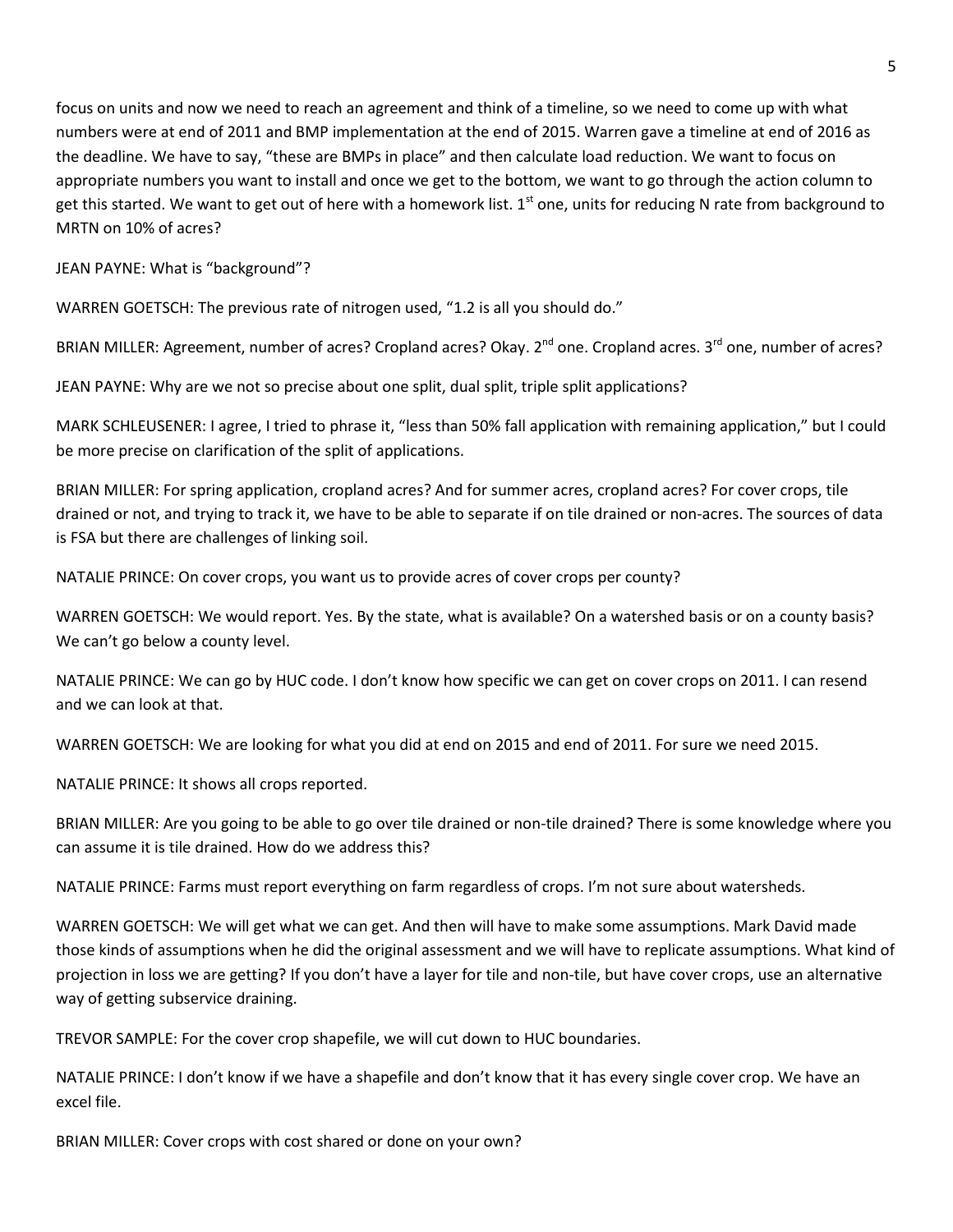NATALIE PRINCE: They have to report everything done on land whether its farmland or not.

WARREN GOETSCH: If these are cover crops we can take credit for them.

BRIAN MILLER: Before we leave this one, let's get agreement on action.

ERIC GERTH: There are either nitrogen savaging or a mix addressing soil erosion concern and different results based on type of cover crop grown. There are different resource concerns being addressed by different cover crops.

WARREN GOETSCH: What are different distinctions or concerns?

NATALIE PRINCE: If you grow radishes, you have to report "mix" and don't have to say it's a cover crop.

ERIC GERTH: There is also a wheat mix.

MARK SCHLEUSENER: For the list of crops in 2013 or 2014, I was overwhelmed what you sent before.

NATALIE PRINCE: It is provided quarterly and tells every crop reported. As of December 2015, we have that data back to 2010.

MARK SCHLEUSENER: We need one big list, "this is a cover crop, this is not," and we can pass it around to the group.

BRIAN MILLER: Who are 2-3 people that want to review this?

MARK SCHLEUSENER: Put my name on list.

ERIC GERTH: We can have my state agronomist review that.

BRIAN MILLER: They will decide what the cover crops are. We have another meeting on March 29. As we get to columns, you can report out on what you have, Natalie, after we hear back from these two folks. Does that sound good?

NATALIE PRINCE: So I'm going to provide a list of 2015 crops?

WARREN GOETSCH: How difficult for lists for both years?

NATALIE PRINCE: Not difficult at all, okay, we will provide 2011 and 2015 and send to Eric and Mark.

ERIC GERTH: Cover crops and grazing land, or cropland only, if we are splitting hairs.

BRIAN MILLER: Is it grazing land a big amount?

ERIC GERTH: It's there, but compared to cropland acres, no.

BRIAN MILLER: We don't want to make more difficult, but if it's important we should do it. Would you be able to tease that out of dataset?

ERIC GERTH: Probably not.

BRIAN MILLER: If can't tease it out then have to live with. So for the next three, edge of field practices, up until now, measures acre you are treating. Calculating load is not just acre of practice. In this case, not just the acre of the practice you put in, it's how many acres it was treating. For the number of acres affected or number of acres treated, this is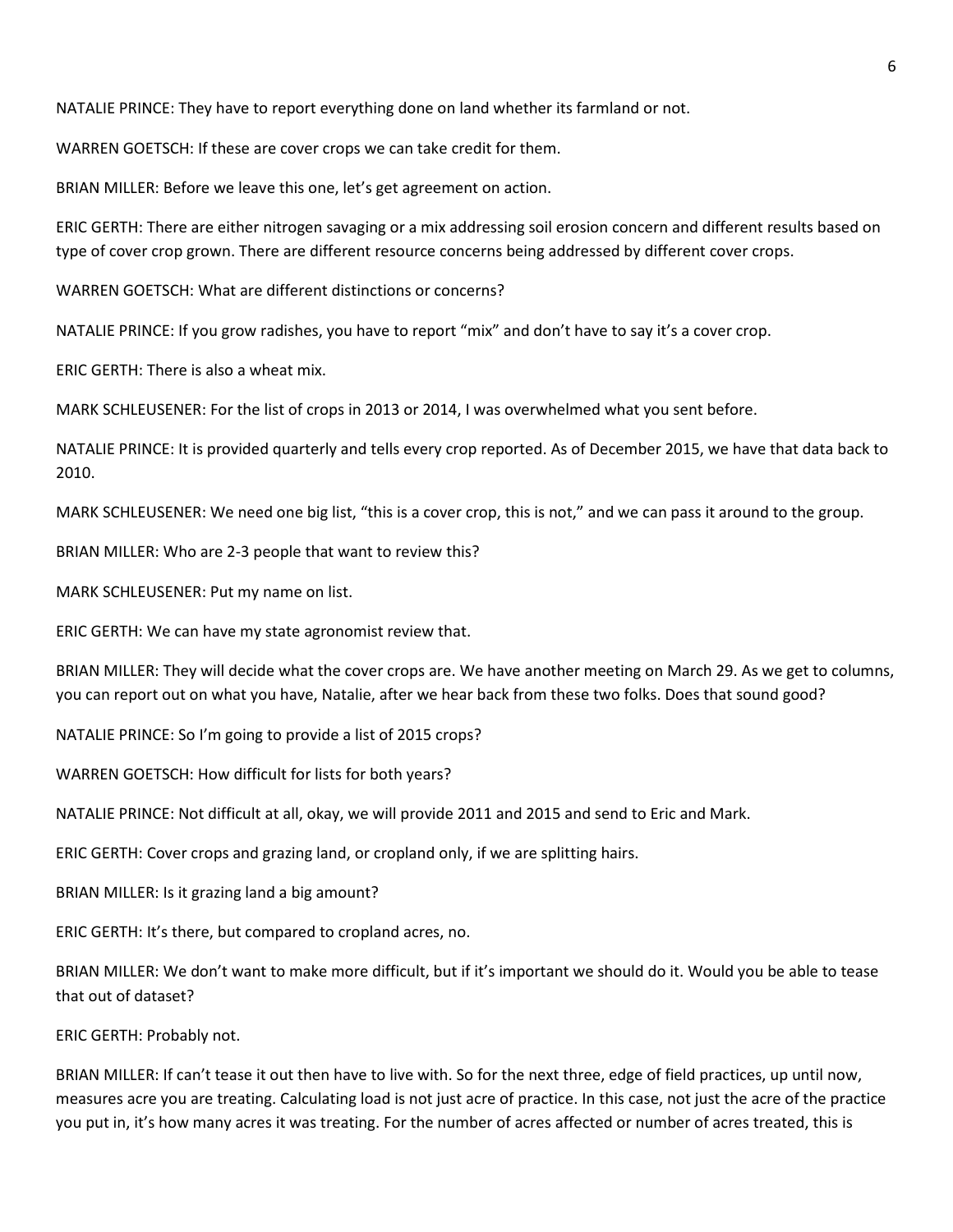where we get into multiple agencies. Let's first get the units. What is the number of acres affected for these three practices?

ERIC GERTH: In the zone of influence for bioreactors, in the plan of design, you'd know how many acres are being drained through the bioreactor. You'd have to look at the designs. Some out there that haven't been cost shared on. We would have through EQIP. There is more out there that has not been cost shared on.

BRIAN MILLER: We can check with LICA.

MARK SCHLEUSENER: How many acres drain into buffer or bioreactor?

WARREN GOETSCH: Like water table management, for drainage water management, did we decide if it was included in NASS survey or not.

MARK SCHLEUSENER: I put it in there, but the wording is not finalized.

WARREN GOETSCH: So we would look at acres treated in the NASS survey.

BRIAN MILLER: It might not be important.

ERIC GERTH: They, as an organization, would not have that data, and would have to talk to contractors.

BRIAN MILLER: NRDS and NASS.

SCOTT RISTAU: We track the size of the BMP and load reduction associated with the size of the BMP. We know how many acres, but use it to calculate the load. We would have to manually back it out. We have load reduction for what you are after.

WARREN GOETSCH: We are trying to report on adoption of management practices. So we really need the acres.

ELIANA BROWN: Can't you just divide and get acres?

SCOTT RISTAU: It's not a simple formula and wouldn't be that easy.

TREVOR SAMPLE: Can you can find a way to find out how many acres.

ERIC GERTH: We don't keep track. We have treated acres based on the combination of all things being treated. There are a cumulative total of acres and we have to go back into the design or job plan.

WARREN GOETSCH: Going back to FSA, one challenge was when we talk about buffers, what is definition of buffer? Is there a specific dimension?

ERIC GERTH: It depends on practice and resource concern that you are addressing. Grass filter strips, water quality and sedimentation, and length of slope all dictate the length of filter strip needed. Riparian forested buffer is a different practice so there is a different way to address resource concern.

WARREN GOETSCH: Do you have in your database info about buffers?

KIM MARTIN: It would be like what Eric is talking about.

WARREN GOETSCH: In the list of practices in your database, we would go in and determine if riparian buffer would qualify, using a buffer acre figure based on selection.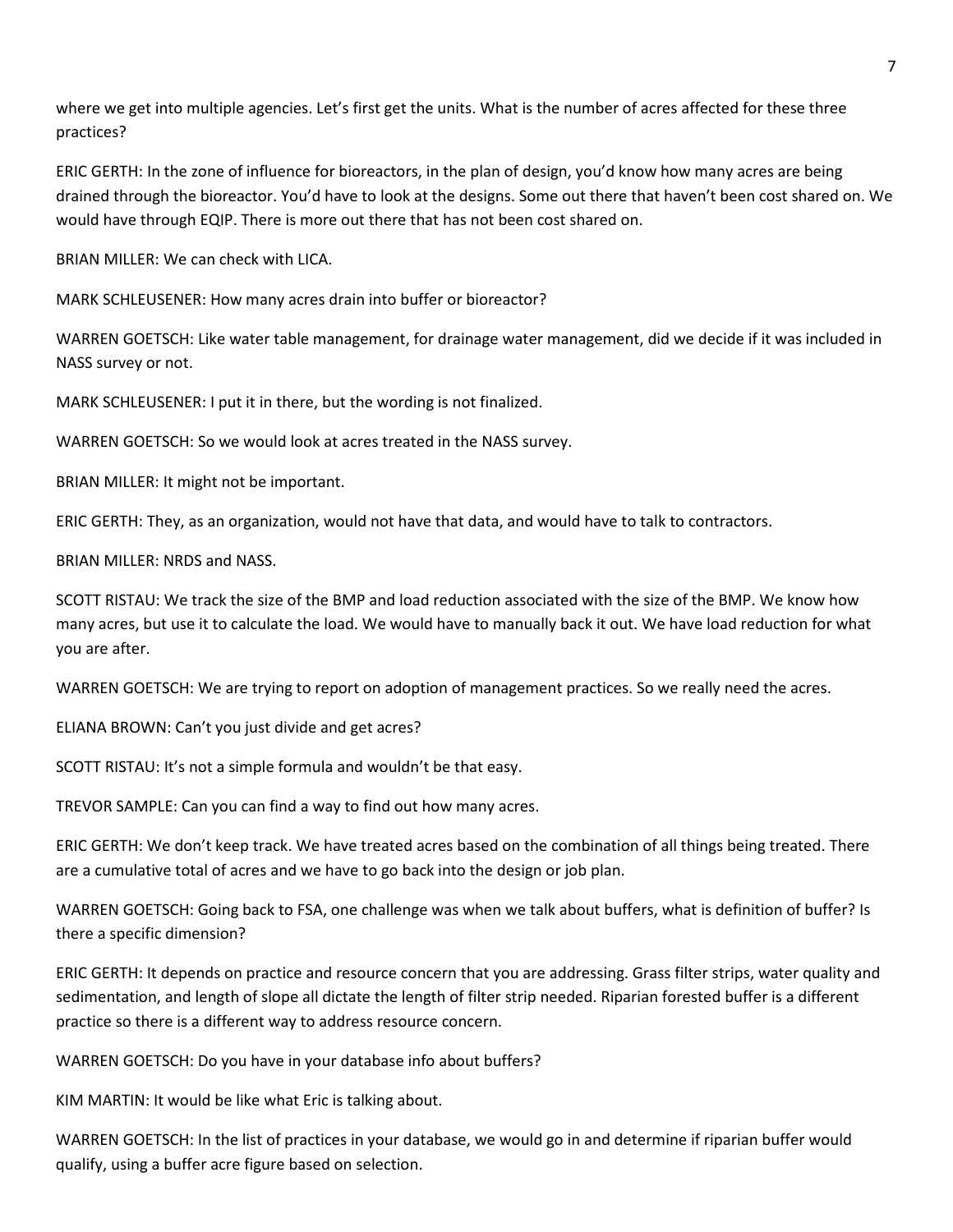ERIC GERTH: It would be tough on acres impacted or protected. We could easily get acres implemented.

WARREN GOETSCH: Acreage of cover crop and buffer numbers are acres included in the buffer itself. If that's what we have, we need a way for us to manipulate those numbers and the first step would be which ones would qualify and which ones to include in our buffer number.

ERIC GERTH: We could easily identify what we would consider as buffer implemented.

WARREN GOETSCH: We don't try to compare acres protected by buffers; we only look at amount of acres in buffer. It's not quite the same as other metrics.

ERIC GERTH: We can easily identify buffer practices, however, not all practices are considered. It may not be a buffer practice, but a lot of practices act as a buffer. It still does the same thing.

MIKE CHANDLER: In calculating acres, acres could go down, but if taken on an easement, we should still be able to calculate.

BRIAN MILLER: How do we put this together? Is there something common between the two databases?

LISA BEJA: We have done it through GIS and worked with Natalie.

BRIAN MILLER: Is there an efficient way to tease this out to get a report?

WARREN GOETSCH: Talking about buffers.

BRIAN MILLER: I am trying to shoot for consistent units.

WARREN GOETSCH: There are different units for bioreactors.

BRIAN MILLER: Can you all get together and tease this out?

ERIC GERTH: Bioreactors are already figured. The number of acres installed means nothing.

SCOTT RISTAU: I've done very few bioreactors and cannot remember either acres or feet. They don't do acres treated. None do drainage area.

BRIAN MILLER: Can we ask you guys and NRCS to bring that data?

ERIC GERTH: The number of acres or bioreactors done?

BRIAN MILLER: Number of acres treated? Would it have to be by watershed?

ERIC GERTH: We are getting guidance from the national office. We can provide bioreactors in state, but I would have to ask national office.

MIKE CHANDLER: We can provide acres treated.

WARREN GOETSCH: We should stick with watersheds if possible. Buffers are where we should be spending our time.

BRIAN MILLER: Is it reasonable to pull that for 2015?

WARREN GOETSCH: We would want a number that exists and total number of acres treated by them.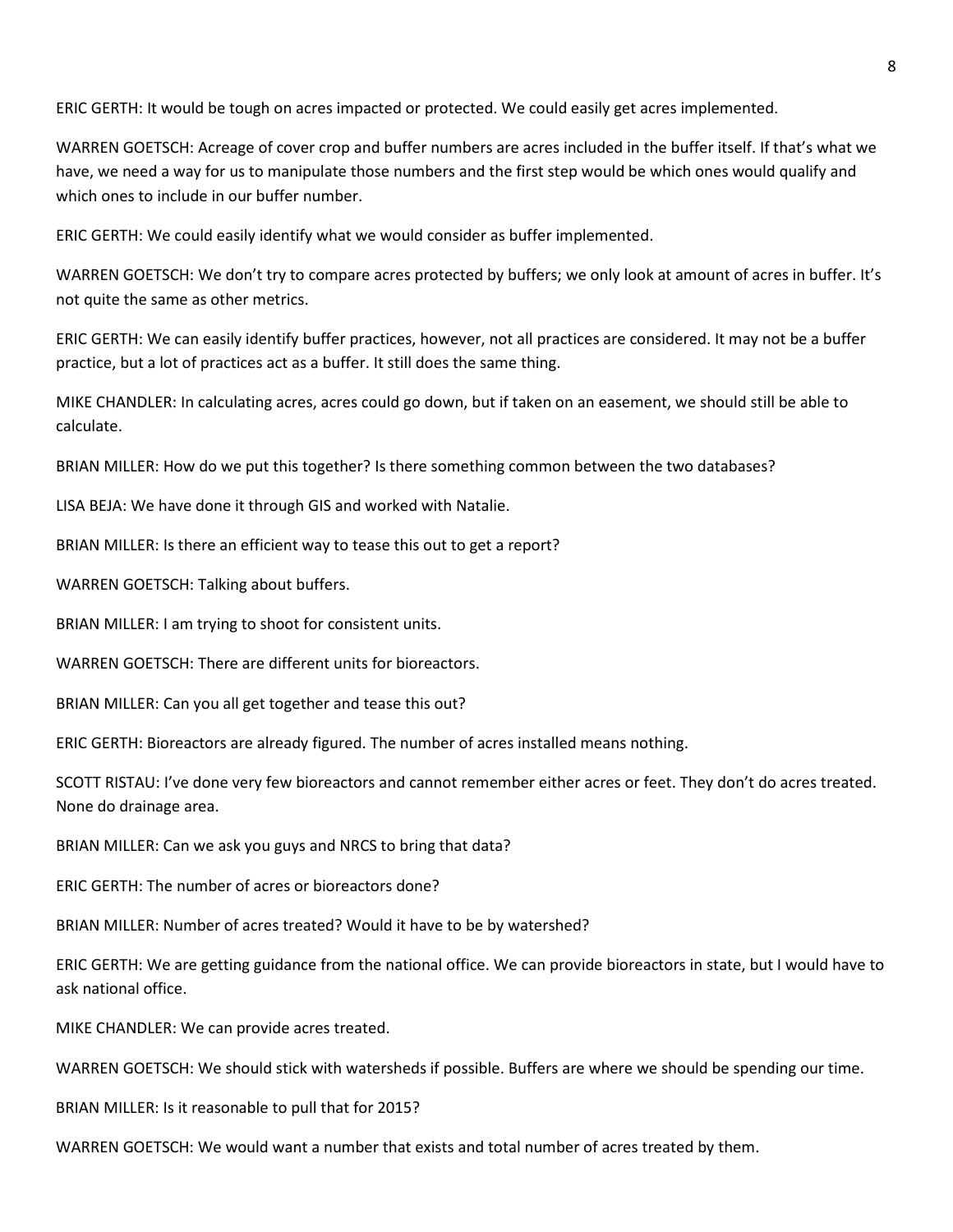BRIAN MILLER: By watershed?

WARREN GOETSCH: If life was perfect, sure. Does FSA report wetlands? Do we need to see a list of practices that could qualify?

MIKE CHANDLER: CP4Ds would be dependent on location. It's an upland practice and would have to figure out where the practices are. 3a, 23, 4d and 33 might be included. I've got to figure out location and where it is.

WARREN GOETSCH: Is there a way of determining that these are practices most likely to qualify as field buffers and take a look at other ones and worth the trouble trying to do extra research and could be a small amount?

KIM MARTIN: We would be able to pull out anything under CREP. Under normal continuous signup, we could look at buffers.

NATALIE PRINCE: Kim will pull out CREP acres and Mike will pull out acres expired under easement.

SCOTT RISTAU: We provide funding of 319 and we may have it in watershed format, but they may have the same information.

LISA BEJA: In GIS, it can be reported by HUC, but we may be concerned about double counting.

BRIAN MILLER: So, you will give us a report at our next meeting March 29. So the last two, we can do as a pair. We can move from cropland to grassland perennial crop. Perennial or energy or pasture hay crop with be put in on crop acres to try to get up to the 1987 number and either way is trying to measure conversion to cropland perennial cover. Last time, FSA felt like you could tease out database.

MARK SCHLEUSENER: Not sure I can get it out of census. Can we clarify again?

BRIAN MILLER: Cropland acres converted to perennial or energy crops.

MARK SCHLEUSENER: Tile crops planted to perennial crops is doable but complicated.

BRIAN MILLER: The way Mark worded it is better.

WARREN GOETSCH: A way of trying to get into an existing instrument.

BRIAN MILLER: Does FSA have data?

NATALIE PRINCE: Yes, we would have to give you a list included in the same report that I will send you anyways.

BRIAN MILLER: So when Mark, Eric, and Warren look at it, we are doing two things, cover crops and perennials.

ERIC GERTH: Misinterpreting perennial – non CRP grasses through different mechanisms. If you want to do survey, more pasture or things like that.

MARK SCHLEUSENER: Tiled acres planted to perennial crops and a list in question. CRP would be essentially 0 on tiled land.

ERIC GERTH: There is quite a bit of CRP on tiled land.

BRIAN MILLER: So what should it say?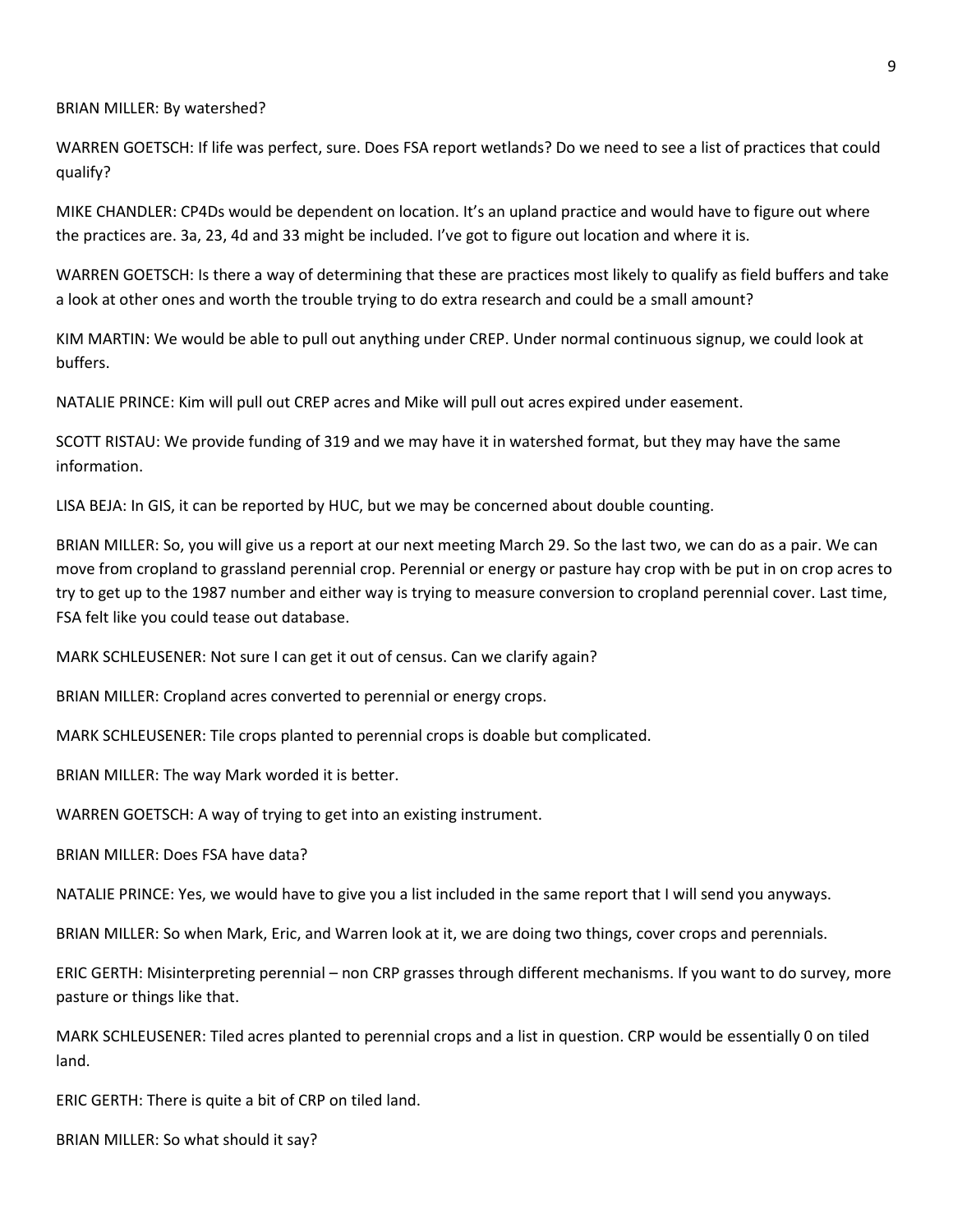ERIC GERTH: Collecting CRP data through FSA, some people mean CRP and some don't. Are we now double reporting?

WARREN GOETSCH: I'm looking at NASS survey added to source of the same information. FSA has on participation of federal farms programs. NASS will have based on survey participants. We will make those similar to what Mark David did originally.

ERIC GERTH: It should be either CRP or non-CRP.

WARREN GOETSCH: Yes.

MARK SCHLEUSENER: Can we read that part of the strategy out loud?

WARREN GOETSCH: Perennial energy crops on tiled-drained land.

MARK SCHLEUSENER: It should say include pasture, include CRP, etc.

BRIAN MILLER: The reason for the survey is to get to tile drained acres.

WARREN GOETSCH: We can massage it to tile drained or non-tile drained factors with what Mark David has?

BRIAN MILLER: The last one is water table management. It is not in the strategy. It felt like it might be an emerging practice. Last time, it was mentioned that 319 has useable data. It would be acres affected.

SCOTT RISTAU: Like a saturated buffer?

ERIC GERTH: Can we change it to drainage water management?

SCOTT RISTAU: We haven't been tracking on acres treated, on number of structures.

BRIAN MILLER: Like bioreactors?

SCOTT RISTAU: Controlling release of tile drainage, no.

BRIAN MILLER: It's an emerging practice and we want to show growth in practice as we go through time. John Lawrence wanted to be cautious about adding practices. The criteria that they used were ran through science assessment group and if we know acres, we calculate load reduction. This one has not been vetted yet, but we want to include it if we can.

JEAN PAYNE: We want to use peer reviewed research papers. If there has not been a paper on reduction of phosphorus, it gets loosey goosey.

BRIAN MILLER: So this group can identify practices, but don't track it until it's run through science assessment group?

SCOTT RISTAU: What about sticking to tried and true, like grassy waterways?

BRIAN MILLER: These practices are listed in the strategy.

WARREN GOETSCH: The monitoring group is putting together a plan to report on water quality changes/improvements and is not worried about grassy waterways, but we can focus on key ones. It cannot be all things to all people.

BRIAN MILLER: We can calculate significant reductions on these. Other ones are harder to do.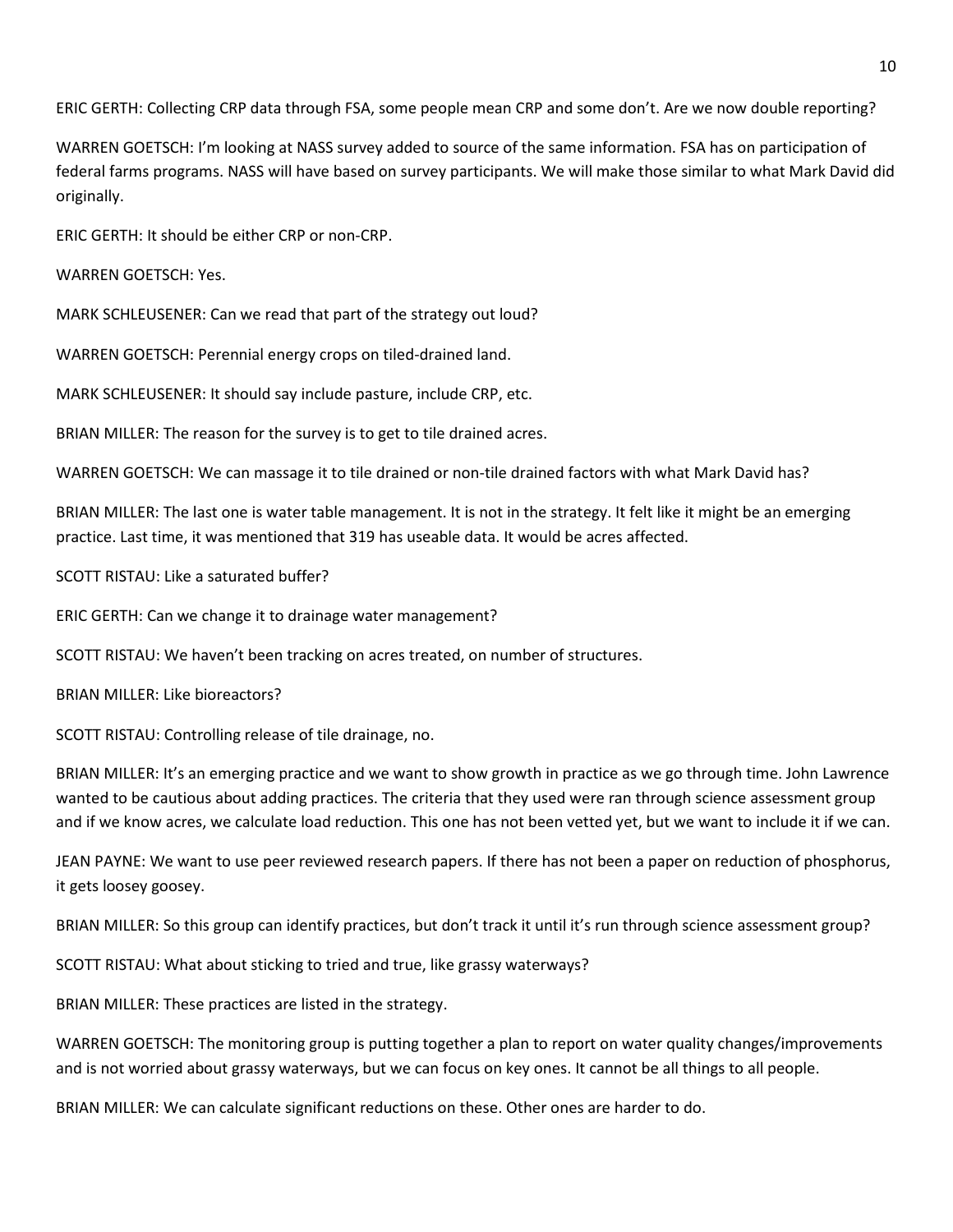WARREN GOETSCH: The strategy focuses on practices that haven't been adopted but focuses primarily on nutrient reduction.

BRIAN MILLER: If we can prove nutrient reduction capabilities, we can push it through science group. So Jean if you have one, we can put that one forward.

LYNDSEY RAMSEY: Do all groups have to do the same thing, to tell a story, do we put all BMPs forward?

BRIAN MILLER: We have to calculate a load and limit to things you can measure and have numbers. And then if you want to add a narrative story, you can. We still have to do the numbers thing, but we can tell a narrative story.

SCOTT RISTAU: Can it also tell a numeric story? We calculate a load reduction with those practices and your goal of 15% of N reduction in 10 years and 45% as ultimate the goal. We should take credit for everything that we can. We might want to think about it.

LYNDSEY RAMSEY: NASS survey is asking specifically about these practices.

WARREN GOETSCH: Mark was to give update.

MARK SCHLEUSENER: Water drainage management only has knowledge of question, 4Rs. It could be how many acres drained into a system. We don't know how people use it so how can we calculate load reduction? I'm willing to ask a question about it, maybe a yes or no question.

LYNDSEY RAMSEY: People may think the term "drainage water management" means "tile-drained".

MARK SCHLEUSENER: I'm willing to try a question about what is out there and what do you know, but numerical is more complicated. I can share the document under the broad category of soil erosion which includes questions on cropland planted to cover crops and cropland where application were reduced based on soil test results. There are more questions asking about cropland where soil tests were conducted before or reduced as result of soil tests. On cover crops, there are questions on corn or soy acres planted on tile ground and corn or soy acres planted on non-tile ground in 2011 and 2015. There is one on acres where patterned tiling was installed after 2011 or 2015 was harvested. For tillage and nitrogen management strategy, question on acres of no-till/conservation tillage/conventional tillage in 2011 and 2015. NR strategy used reduce nitrogen. Then there are fertilizer application strategies on corn including fall/winter nitrogen with nitrification inhibitor, 50% or less of total, and 0% of nitrogen in fall/winter. All for corn on tiled acres. Edge of field practice for 2011-2015, tiled acres draining into bioreactors, tiled acres draining in constructed wetland, and tiled acres planted to perennial crops.

ELIANA BROWN: Mark, for wetland, is it acres of wetland or acres of cropland treated?

MARK SCHLEUSENER: Acres that drain into a constructed wetland, something that you built, but I need help phrasing the questions.

WARREN GOETSCH: Intent of cropland acres benefiting from a wetland receiving runoff.

BRIAN MILLER: Mark, anything else?

MARK SCHLEUSENER: That's the full list. I need help with process of implementing the survey. At one point, request for dataset, deliverable would include publication with numbers and second is a dataset for analyst to use for further analysis. If really needed, who would use it and what they would do. Scheduled penalties?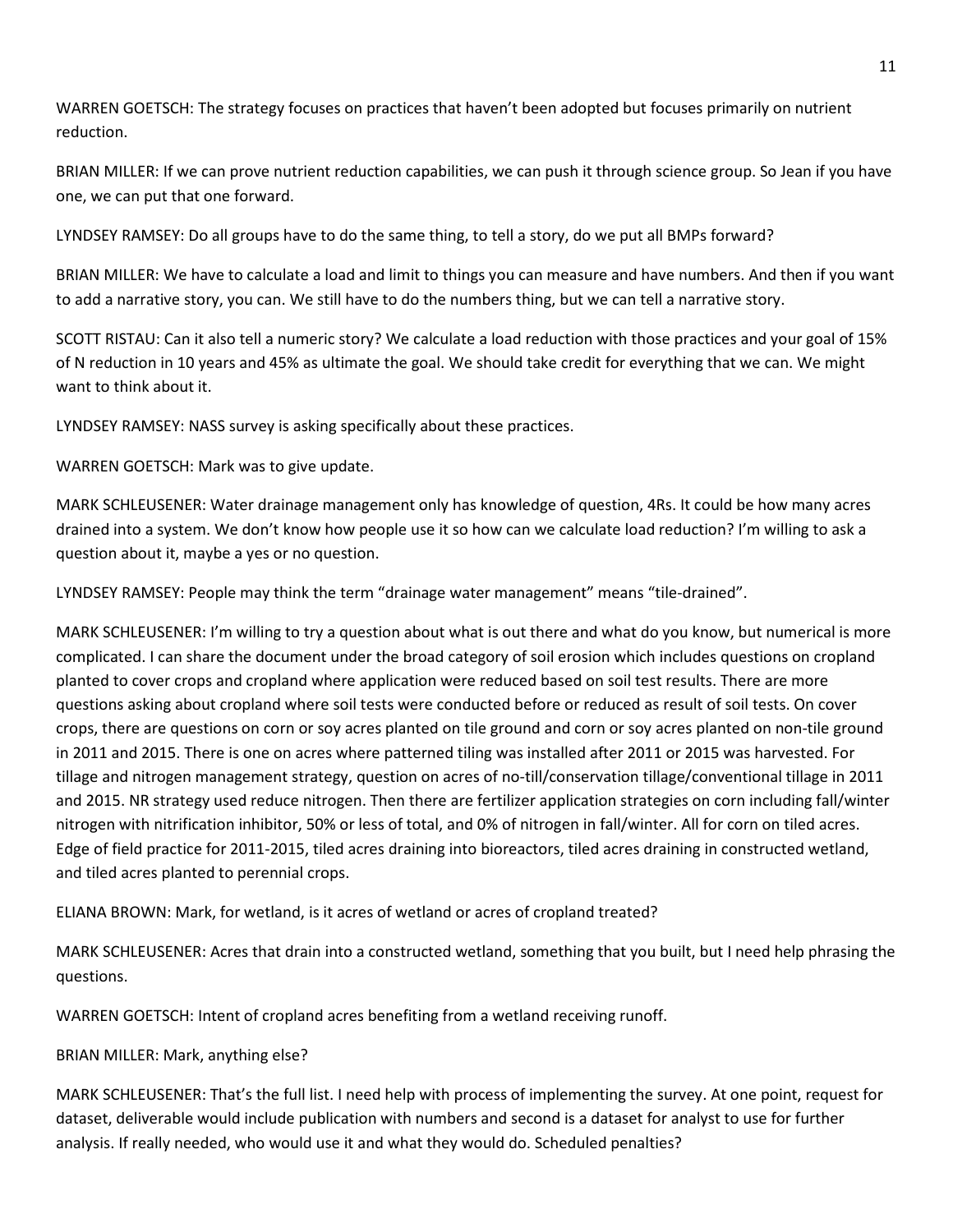#### BRIAN MILLER: Is there a need?

WARREN GOETSCH: No. I think the main reason if we will do something statistically significant, we will only get statewide estimates. If we had unlimited money, we could get it down to a county or crop reporting district. I don't see why we can't do statewide estimates. If we get a dataset and use it, what would the purpose be? It is so expensive to consider. With statewide numbers, it will fill the hole we want, but don't need specific dataset.

MARK SCHLEUSENER: I'm going to take what I have and we need to create software to look at data carefully and clean data and be thorough to the max. Move through headquarters people and make sure it is stringent and then we can get a cost estimate. It will go slowly, we will finish the test July and receive the results in summer/winter. Mailing it now is a good time to do so. April isn't, but July is good again.

WARREN GOETSCH: This will be delayed this time, but will repeat in a year and a half and hit producers in winter on 2017/18.

MARK SCHLEUSENER: That's the right schedule to be on. But I am finalizing content. NASS people have this at additional assignment. One thing we talked about, strong coordinated publicity via corn growers, farm service agency, and department of agriculture, my opinion is that we will get good response rate. Some producers fear it will be used against them, but we should combat that with publicity.

WARREN GOETSCH: This is where everyone takes ownership. All stakeholders impressing to members to get about a % of response rates to keep cost rates down and to promote this survey will serve all of us in long term.

ERIC GERTH: We will need a set of talking points so all groups on same page with same message.

MARK SCHLEUSENER: I have some skills with outreach, but there are more here that are professionally skilled.

BRIAN MILLER: Anything to coordinate for public relations? Should we save this for the March meeting?

MARK SCHLEUSENER: That sounds right to me. Email blast and newsletter, creating talking points is great first step, agreement on timing, the rest for publicity.

BRIAN MILLER: Final items to run through, next meetings: March 29, June 14, and October 11. Make sure they don't fall off the calendar. What agenda items for March 29<sup>th</sup> meeting? 1<sup>st</sup> is report back, 2<sup>nd</sup> is dialogue about public relation talk for NASS survey are potential agenda items. Are there any other details to talk about at that meeting? If not, we will make these the points and if you think of something let us know.

ELIANA BROWN: There is a full forum meeting on February 23.

BRIAN MILLER: We will need to report out on our progress at the full Forum meeting. The other meeting is the Nutrient Monitoring Council on April 5. They will be filling out the water column. Lyndsey or Lauren will talk and Warren will talk about the land column to understand how data fits in. We did well.

JEAN PAYNE: For MRTN, can we phrase it so that we say background. Or phrase it more simply?

MARK SCHLEUSENER: All efforts would be what would be tabulated result. You gave me good input. I'm not an expert; it needs a review of question phrasing. We need to avoid obvious mistakes. Your knowledge would help me phrase question properly. I would phrase question check as best I can.

WARREN GOETSCH: Do you think you would have the initial question's draft by March?